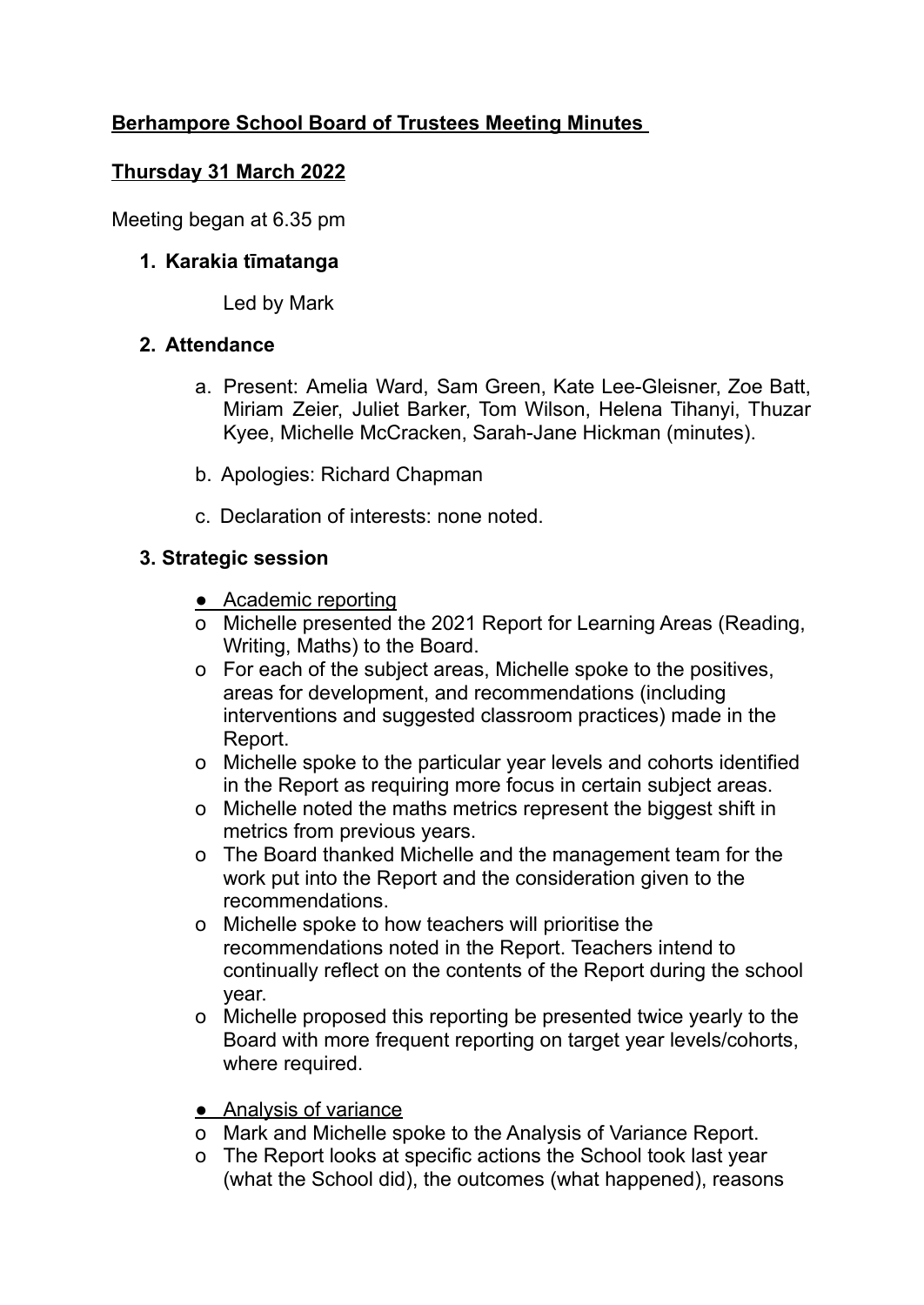for the variance between the actions and the outcomes (why did it happen) and evaluation (where to next).

- o Mark and Michelle spoke to the fact that the Report shows some actions that have not been met. The management team is taking steps to understand why (for example why there has been less digital portfolio uptake by parents than expected) and how outcomes for those actions can be improved.
- o The Board moved to accept the Analysis of Variance for 2021 and that it be submitted to the School's auditors and the Ministry of Education. Moved by Mark. Seconded by Susan. Motion passed.
- $\bullet$  Strategic plan
- o Kate gave the Board an update on the Strategic Plan and work done by the Steering Group to finalise the plan.
- o Kate presented the final plan to the Board.
- o Thuzar passed on feedback to the Board from Burmese families regarding the Strategic Plan and their desires for their children's education.
- o The Board moved that the long form Strategic Plan for 2022-2025 be approved. Moved by Kate. Seconded by Sam. Motion passed.
- o The Board asked Kate to pass on their thanks to Anna for the Plan design.
- o The Board also acknowledged the collaborative work with the management team on the Plan.
- Annual plan
- o Mark presented the Annual Plan (in summary form) to the Board.
- o The Plan also notes specific priorities for the Board in 2022.
- o The Board noted and discussed how the strategic goals in relation to children on Individual Education Plans will be progressed during the year.
- o The Board discussed how the plan will affect teachers' workloads and a need to monitor that closely.
- o The Board noted the plan will be discussed and appropriately positioned with staff.
- o The Board welcomed feedback from staff during the year on the plan and encouraged early conversations on whether aspects of the plan can or can't be met.
- o The Board discussed the immediate needs for the physical school environment in the context of the Property Master Plan and acknowledged staff would like the junior playspace to be put in place sooner rather than later to help improve the physical spaces.
- o The Board discussed the first stages in reaching the strategic goal for Te Reo Maori level 4b and how progress towards achieving the strategic goal is reflected in the Plan for 2022.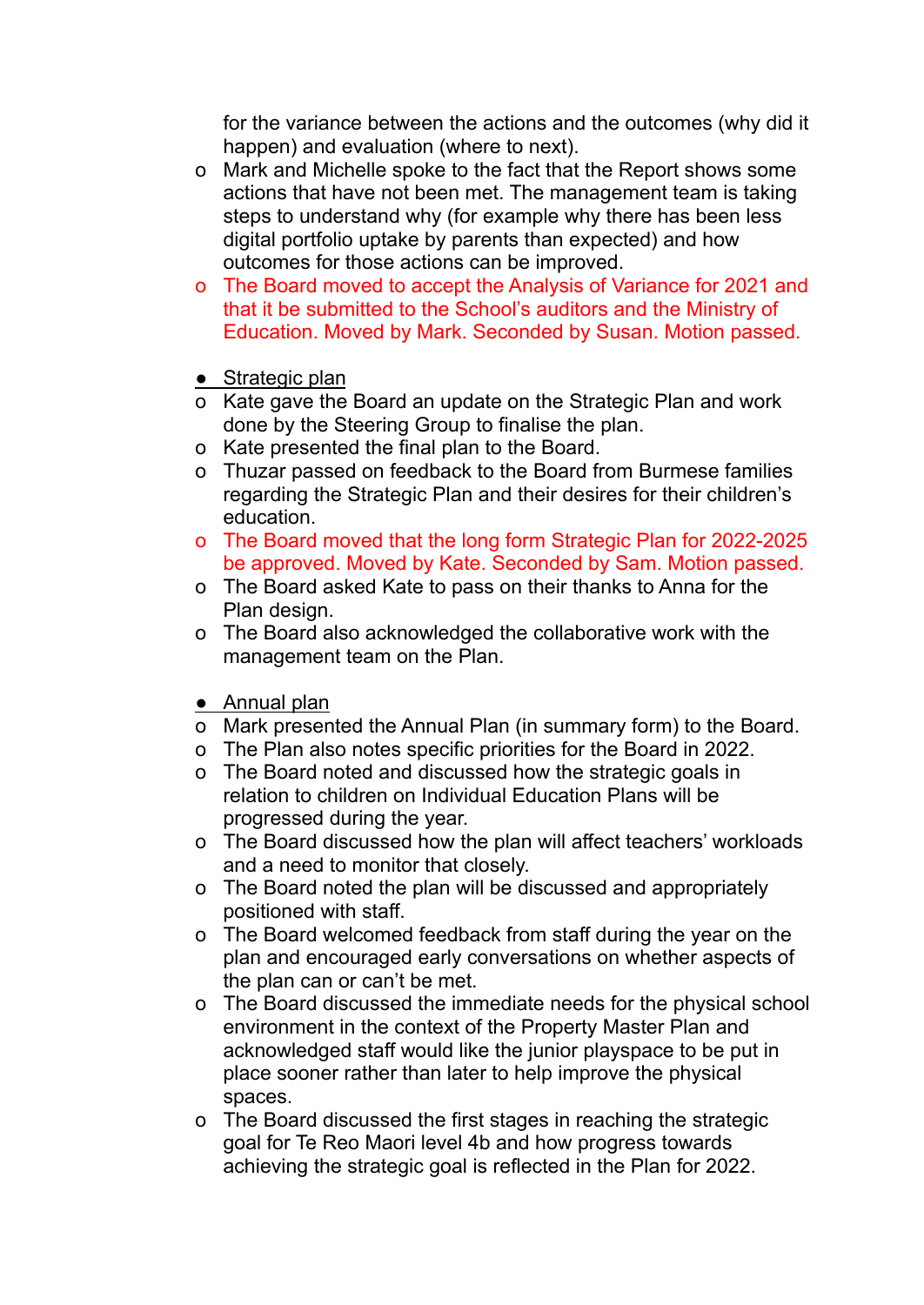- o The Board moved that the Annual Plan for 2022 be approved. Moved by Mark. Seconded by Kate. Motion passed.
- o Action: Zoe to consider putting links to key documents in future agendas, where appropriate, so the Board can view these alongside Board papers.
- Work plan
- o Zoe presented the Work Plan to the Board and noted the order in which progress against each strategic goal will be discussed and assessed at Board meetings.
- o Zoe highlighted certain aspects of the Work Plan such as the elections in September, that all Board members must have completed Te Tiriti o Waitangi training by the end of year, how and when policies will be reviewed, that curriculum updates will be given each term.
- o The Board discussed a possible annual planning session and agreed to discuss that further outside of the meeting.
- o The Board moved that the Board approved the BBOT compliance and workplan for 2022. Moved by Zoe. Seconded by Mark. Motion passed.
- Property update
- o Juliet updated the Board on the Master Plan and that to move forward with any Master Plan, the designer will require a brief.
- o Juliet proposed a committee be formed to come up with the brief.
- o She noted that the architect can't start on the Master Plan for at least 3 months which gives time to come up with the brief.
- o Juliet noted the need to get in touch with the MoE regarding funding and long-term considerations for the plan, for example population growth in Berhampore.
- o The Board moved to establish a Master Plan committee made up of Sam, Juliet, Mark, and Amelia. Those trustees will draft terms of reference for the committee with the outcome of establishing a Master Plan brief. Moved by Zoe. Seconded by Kate. Motion passed.
- o Action: Master plan committee to circulate terms of reference by email for approval.
- o Mark gave the Board an update on the construction project.
- o Alaska has set up to start work and the architect and contractor have reached a solution regarding the windows and doors that need replacing. There will be additional work done on the hall in the July school holidays.
- o Mark noted Alaska is good to work with.
- PPMET agreement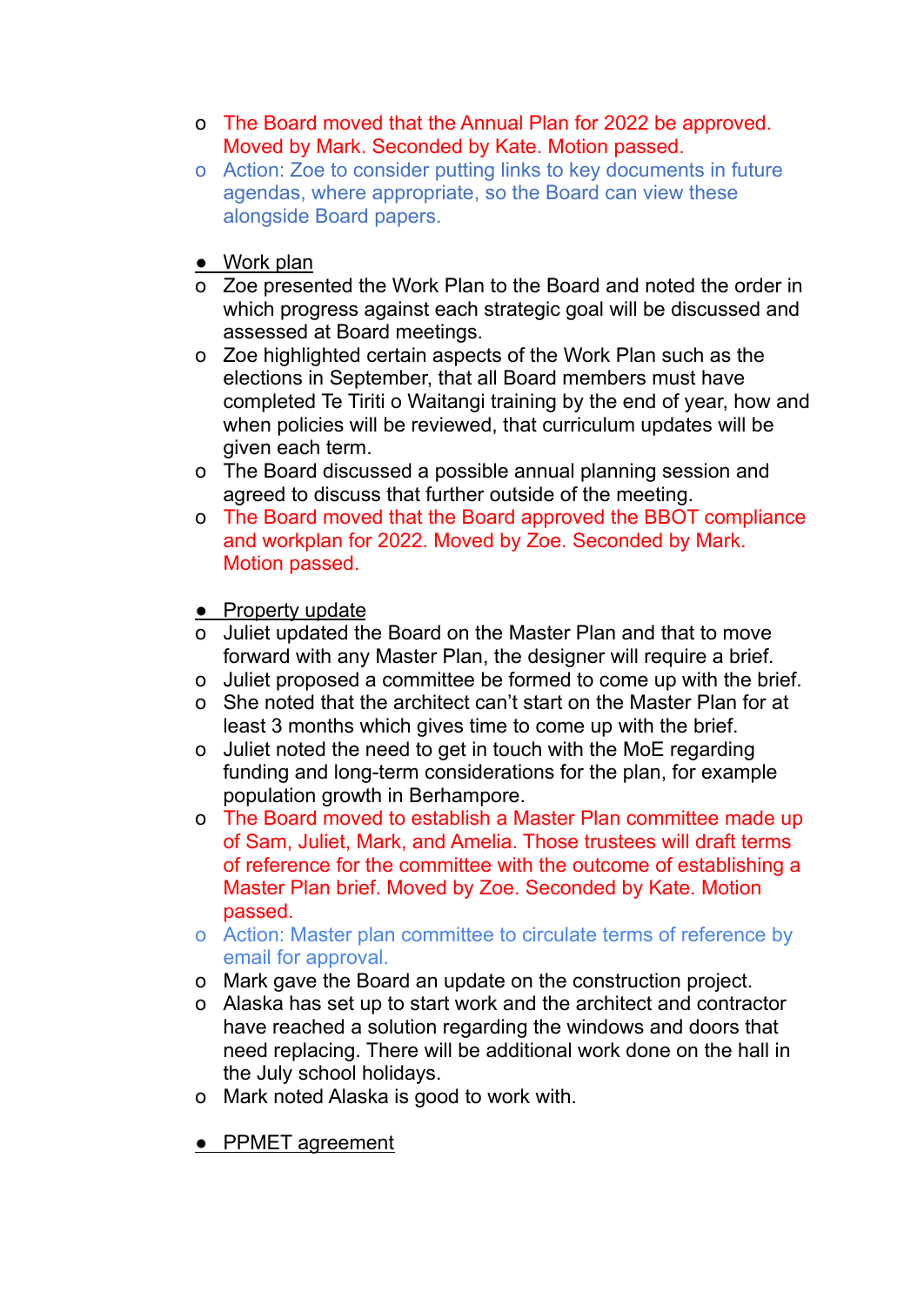- o Zoe updated the Board on the PPMET agreement review process.
- o Zoe is working through her comments on the agreement with Richard and Mark and, once these are resolved, will send the agreement to the trustees for their review and subsequent approval.

# **4. Monitoring**

- Principal's Report
	- o Mark presented the Principal's Report.
	- o Mark spoke to Covid updates, vaccination mandates, continuation of the red traffic light system, good ventilation at the School and good public health measures in the School.
	- o Mark noted Te Reo Maori lessons are being enjoyed by the staff doing them.
	- o The Board discussed ventilation issues in winter and noted the requirement for air movement is a priority to raise with the MoE.
	- o The Board discussed risks around Covid vaccination mandates dropping and the requirement to make sure there are robust risk assessments completed for any role that may require a vaccinated staff member to perform it and that such risk assessments are thorough and clearly documented.
	- o The Board moved to formally appoint Mark as the EO officer and to record this in the delegations register. Moved by Zoe. Seconded by Sam. Motion passed.
- Finance report
	- o Sam presented the Finance Report to the Board.
	- o Sam noted the year-end financial statements are with auditors for review and sign off.
	- o The Board noted the Accounting for Schools monthly report for February 2022.
	- o The Board moved to approve the proposed budget for 2022. Moved by Sam. Seconded by Susan. Motion passed.
	- o Sam and Mark discussed that payroll delegation requirements have changed, so they will work through the implications and give a further update on this existing action point in the next meeting.
- Learning support and reading recovery reports
	- o These were presented by Susan and Kate.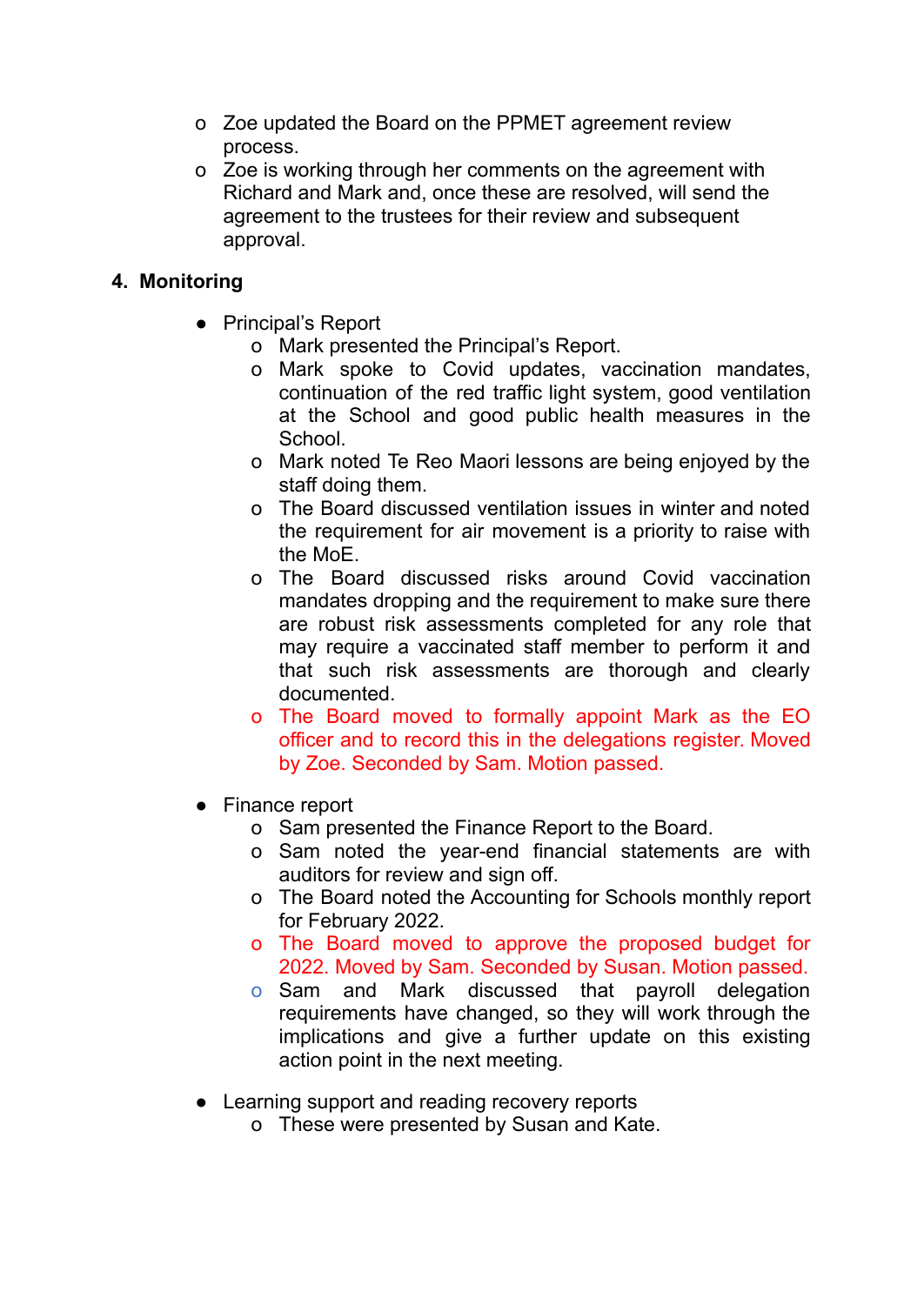- o The Board noted the thank you letter presented to Ansa and Carol on behalf of the Board regarding the reading recovery report.
- o The Board acknowledged the quality and level of detail in the Learning support report.
- o Susan noted it would be good to have a more holistic understanding of how funding approvals sought from the Board will impact the relevant child, class or learning need and what the level funding might look like.
- o The Board moved the Board accept:
	- 1. That the BBOT continues to have learning support as a priority within the strategic plan for 2022.
	- 2. That the BBOT support the school to continue with the training and implementation of PB4L-school wide in 2022.
	- 3. That the BBOT continue to support additional funding for:
		- a. Year 2 student with ASD until either ORS funding can be secured or a transition can safely be made to less support.
		- b. Year 4 student with severe behavioural needs until IWS funding is secured; for 2022 with funding support to be considered further in 2023 and with supporting information provided to support any recommendations made.

## Moved by Mark. Seconded by Zoe. Motion passed.

- o Action: Mark to discuss Susan's point with Jill.
- o Action: Susan and Kate to write to Michelle and Jill to thank them for their work on the relevant learning reports they provided to the Board
- o we agreed to it for this calendar year but would like to come back to it for next year if still required with more supporting info about the trade-offs associated with supporting or not supporting a recommendation such as that one. These would be both financial and non-financial considerations.

### **5. Administration**

- Confirmation of minutes
	- o The Board noted minutes will now be approved by email
	- o The trustees have approved the minutes of the 24 February meeting by email.
	- o Action: SJ to provide minutes to Michelle to add to the website.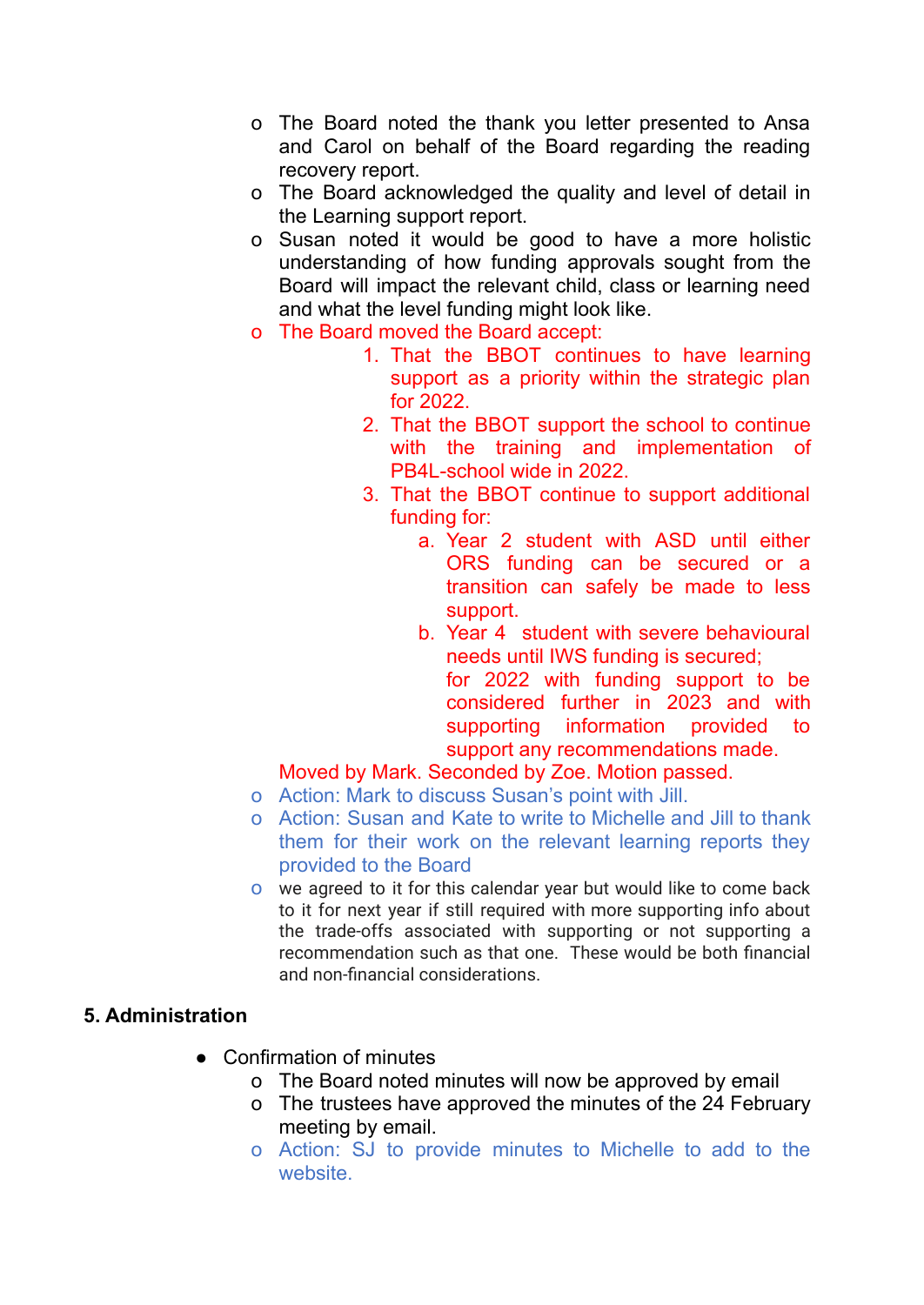- Policy review
	- o The Board noted the principal's appraisal policy
	- o Zoe proposed including the school's strategic and operating plans and teaching council standards (Ngā Paerewa) in the list of criteria in the performance agreement.The Board moved to use the Governance Framework Principal's appraisal policy, with amendments to reflect actual principal appraisal cycle and suggestions above, and to add this to schooldocs. Moved by Zoe. Seconded by Kate. Motion passed.
- Action list
	- o The Board agreed to review the Action List independently of the meeting.
- **Elections** 
	- o Miriam gave an update on the election process, proposed election dates and election term.
	- o The Board discussed whether it would be beneficial to move to a staggered (mid-term election) cycle and agreed mid-term elections wouldn't solve vacancy issues.
	- o The Board acknowledged the need for good succession planning.
	- o The Board moved that the 2022 election be held on 7 September and not to adopt a staggered election cycle. Moved by Miriam. Seconded by Sam. Motion passed.
	- o Action: Miriam to confirm the election date with School Board Elections.
- Correspondence
- 1. In: none
- 2. Out: none

### **8. Items for next meeting**

● Finalising principal's appraisal, curriculum update, policy review, principal's report to include annual plan reporting.

Date of next meeting – 19 May 2022.

### **9. Karakia whakamutunga**